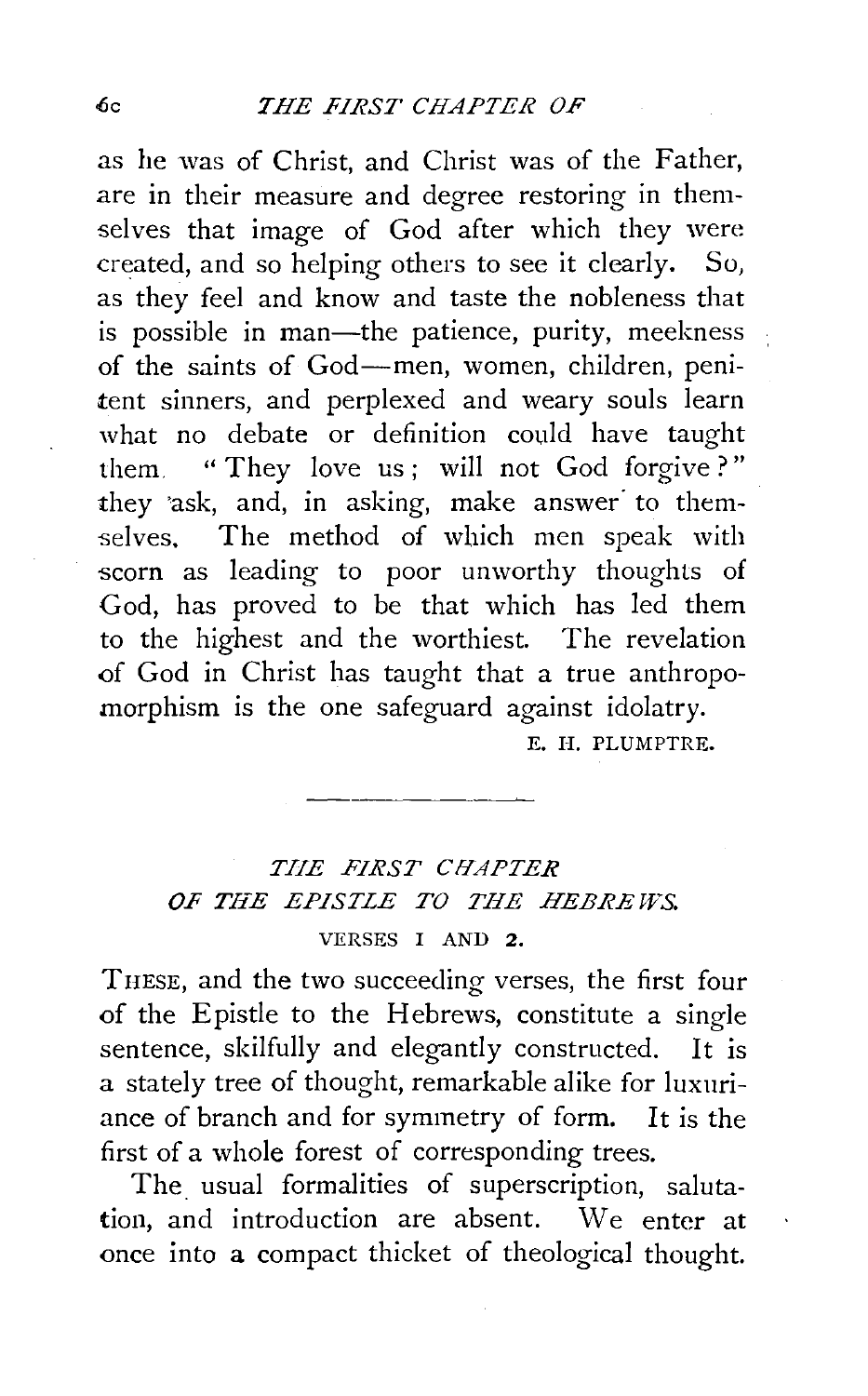The Epistle is in this respect peculiar. It is still, indeed, an Epistle, and not a general Treatise or Dissertation. But it is penetrated, and at times overshadowed, by some of the obvious characteristics of a sustained oratorical Adaress.

Verse 1. *God, who at sundry times and in divers manners, spake in time past unto the fathers by the prophets* (ver. 2), *hath in these last days spoken unto us by his* Son.-The single word, that is rendered  $at$  sundry times ( $\pi$ o $\lambda v \mu \epsilon \rho \omega s$ ), is freely so rendered. It properly means *in numerous parts* or *parcels*, which, however, were no doubt given *at sundry times*, so that the rendering in the Authcrised Version, though imperfect, is legitimate. The idea is, that God did not, at once, open up the fulness of his mind, and unfold to view the treasures of his. grace. His plan proceeded on the principle of 'here· a little' and 'there a little.' His revelation was. given 'piecemeal.' It came 'bit by bit,' as the· fathers might be able to receive it.

The revelation was not only *in numerous parts*  or *portions,* it was given *in divers manners*   $(\pi \circ \lambda \circ \pi \circ \circ \pi)$ . Our Translators received this rather cumbrous translation from the Geneva Version. Wycliffe's rendering was more literal, *in many· maners.* Tyndale's was simpler, *many wayes.* The reference, as the Duke of Manchester correctly remarks, is not to the various modes in which God communicated his mind *to* the prophets, such as visions, voices (or, as David Dickson has it, ' vive voices'), dreams, &c. It is to the various forms. which the subject - matter of the communications. was made to assume, as it passed on *through* the: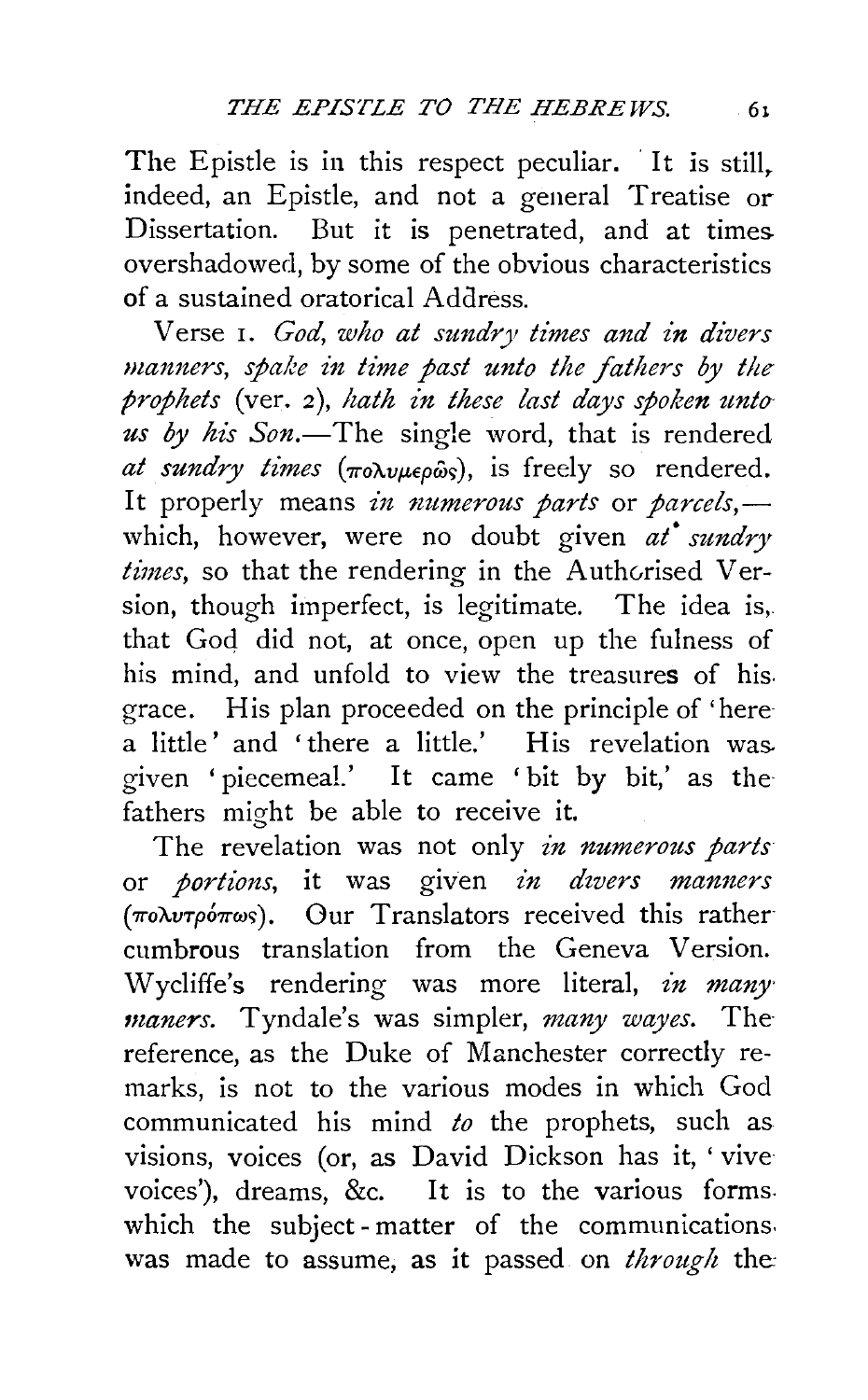prophets to the people at large. There were commandments. There were promises. There was history. There were exhortations, expostulations, invitations, warnings, pleadings, threatenings. There were predictions and types, parables and proverbs, psalms and songs. God spoke, as Cardinal Cajetan observes, "to the intellect, to the imagination, to the senses" *(intelligibiliter, imaginabiliter, sensibiliter)*. He addressed at one time the principle of hope, at another the principle of gratitude, at another still the principle of competition and rivalry *(comp.*  Rom. x. 19), then perhaps the principle of fear, or the nobler principle of conscience, and of the consciousness of a certain divine imperative speaking in authoritative tones within the conscience. Thus, 'in manifold fashion,' did God reveal his mind to the *fathers.* 

This expression, *the fathers,* is just such a phrase as a Hebrew, writing to Hebrews, would be ready to employ. The possessive pronoun was not required. It might indeed have been *employed-'our' fathers.*  But the more absolute representation, which shuts out all reference, indirect as well as direct, to other fathers, was quite a favourite phase of conception among the Jews. And it was adopted by the inspired writer, not in the spirit of a proud ' particularism,' but in the natural unconsciousness of a Hebrew, who had learned from his childhood to speak as a Hebrew. *(Comp.* Gal. ii. 15.) We are, of course, not to think exclusively of *the patriarch fathers* of the race. The reference is far wider, and very indefinite. It embraces the great body of the Hebrew ancestry throughout the whole cycle of time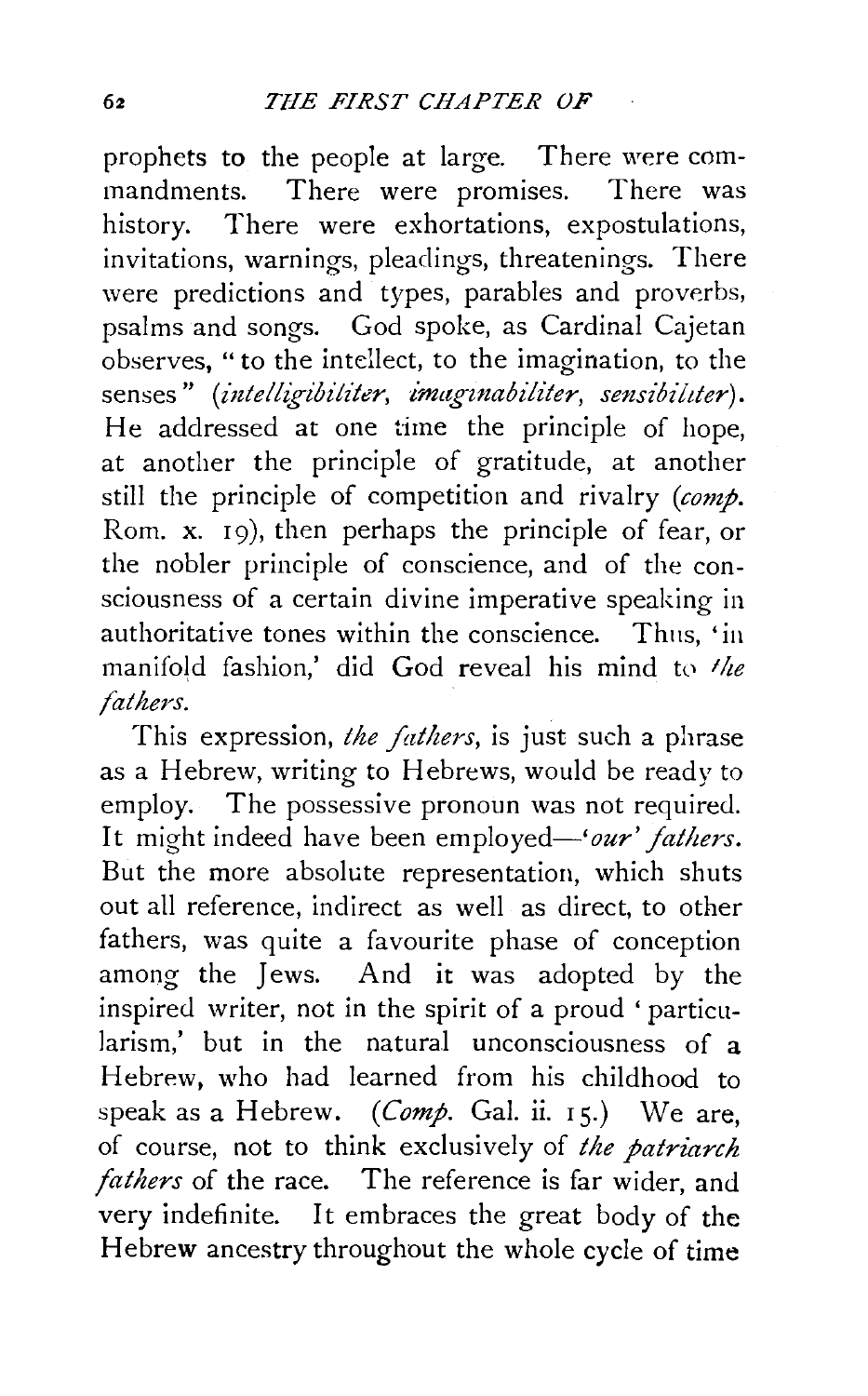during which they enjoyed the ministrations of the prophets. The beginning of that cycle is left in determinate. So is its ending. It would be like  $fixing$  stakes where no stakes are needed or wanted, were we to assume that the writer is intentionally sweeping the whole definite period that extended from Abraham to the close of the ministry of John the Baptist.

*God 'spake' to the fathers.* It is a fine absolute expression. God broke silence, and gave forth utterances to the fathers. There were "ears to hear," and therefore God " spoke." The expression, though absolute, is at the same time partial. It singles out one of the sense-avenues by means of which divine ideas can be conveyed to human minds. God, however, does not limit Himself to that. He speaks to the eye as well as to the ear. He speaks to all the senses ; he speaks *through* them all. He reveals Himself at all the various inlets of the spirit's consciousness, whether they be found, as public gateways, in the outward periphery of the being, or as private doors in the secret places of the heart and conscience. Yet God did speak emphatically, and for purposes. of mercy, by means of *words,* as well as by other symbols and hieroglyphs that readily supplied the place of uttered words.

God spoke thus *in time past.* This is Tyndale's translation of the original adverb  $(\pi d \lambda a_i)$ . It was the reproduction of Luther's rendering *(vorzeiten),*  and was a great improvement on Wycliffe's version, sumtyme; but it is not strong enough. Bengel's version is better, long ago (vorlängst). This is the rendering which the term receives in Matt. xi. 21.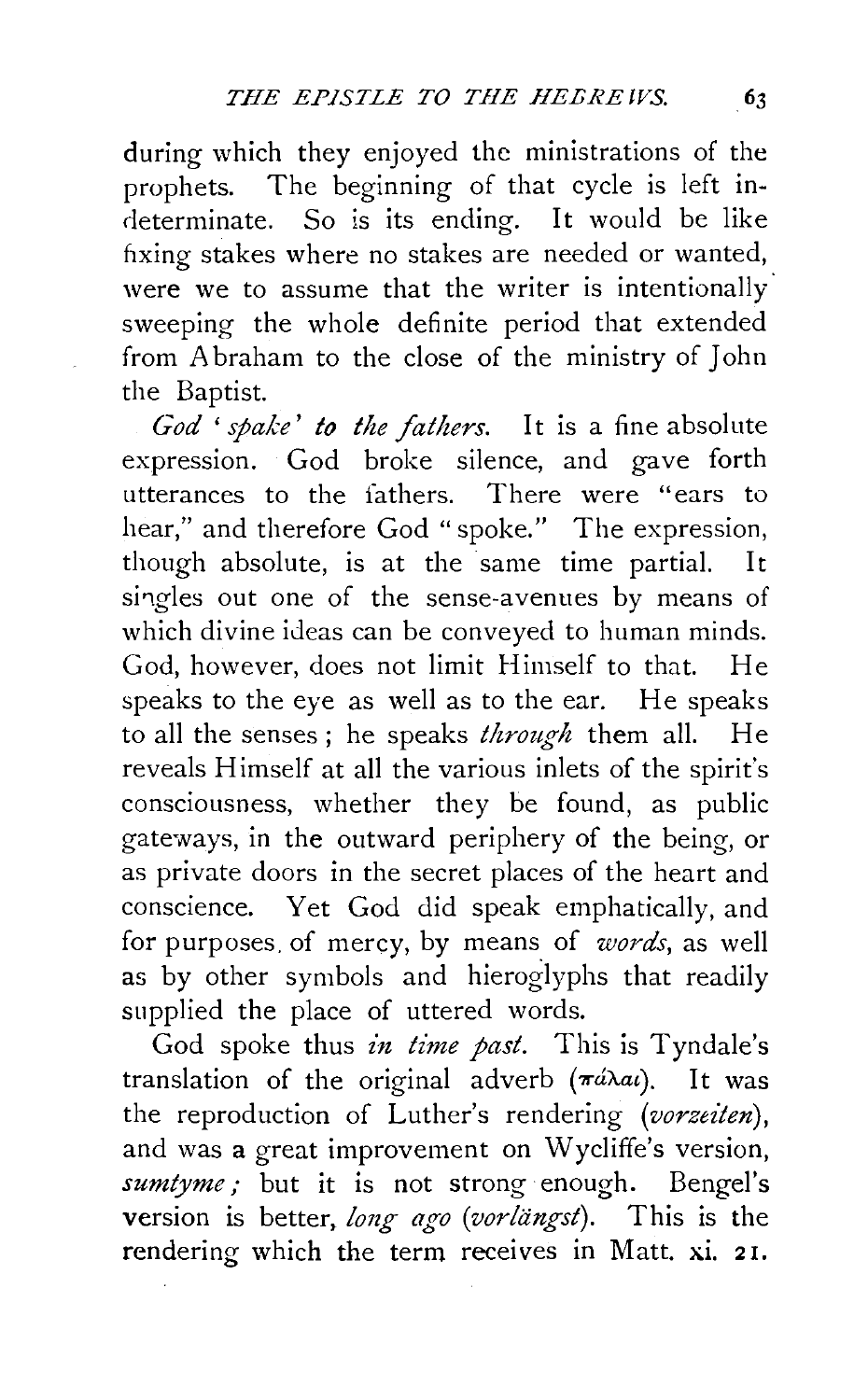It is rendered *of old* in Jude 4, and *a great while ago* **in** Luke x. **13.** The Geneva Version hits the meaning exactly, *in the olde tyme.* The writer is looking across the long series of generations which had passed away since the *rôle* of the Old Test...ment seers had been closed.

*-by the prophets.* Literally, *'in' the prophets.*  Chrysostom says that the *in* means *through.* It does so substantially. But the phase of representation is modified. God's speech was *'in' the prophets*  before it reached the people.

The term *prophets* does not exclusively denote *.foretellers.* The foretelling element in the prophets' communications was rather an ' accident' than the ' essence' of their prophesying. The preposition *pro* has more of a local than of a temporal import. The *prophets* were men who, when facing the people, stood as it were *before God*, and thus spoke *fore* Him and *for* Him. They spoke as they were inspired by Him, whether the matter of their communication had reference to the future, or to the present, or to the past. In the old dispensation,which, from its peculiar circumstances, was emphatically a dispensation of hope,—the divine communications had naturally running through them, in very many instances, a vein of prediction. That prediction was therefore prophecy, but by no means the whole of prophecy. The Hebrew word for prophet is more generic than the Greek, and has nothing at all in its form that corresponds to *pro*  or *.fore.* It simply means *one who announces* or *n:veals.* 

Verse 2. *Hath in thesr last days spoken unto us*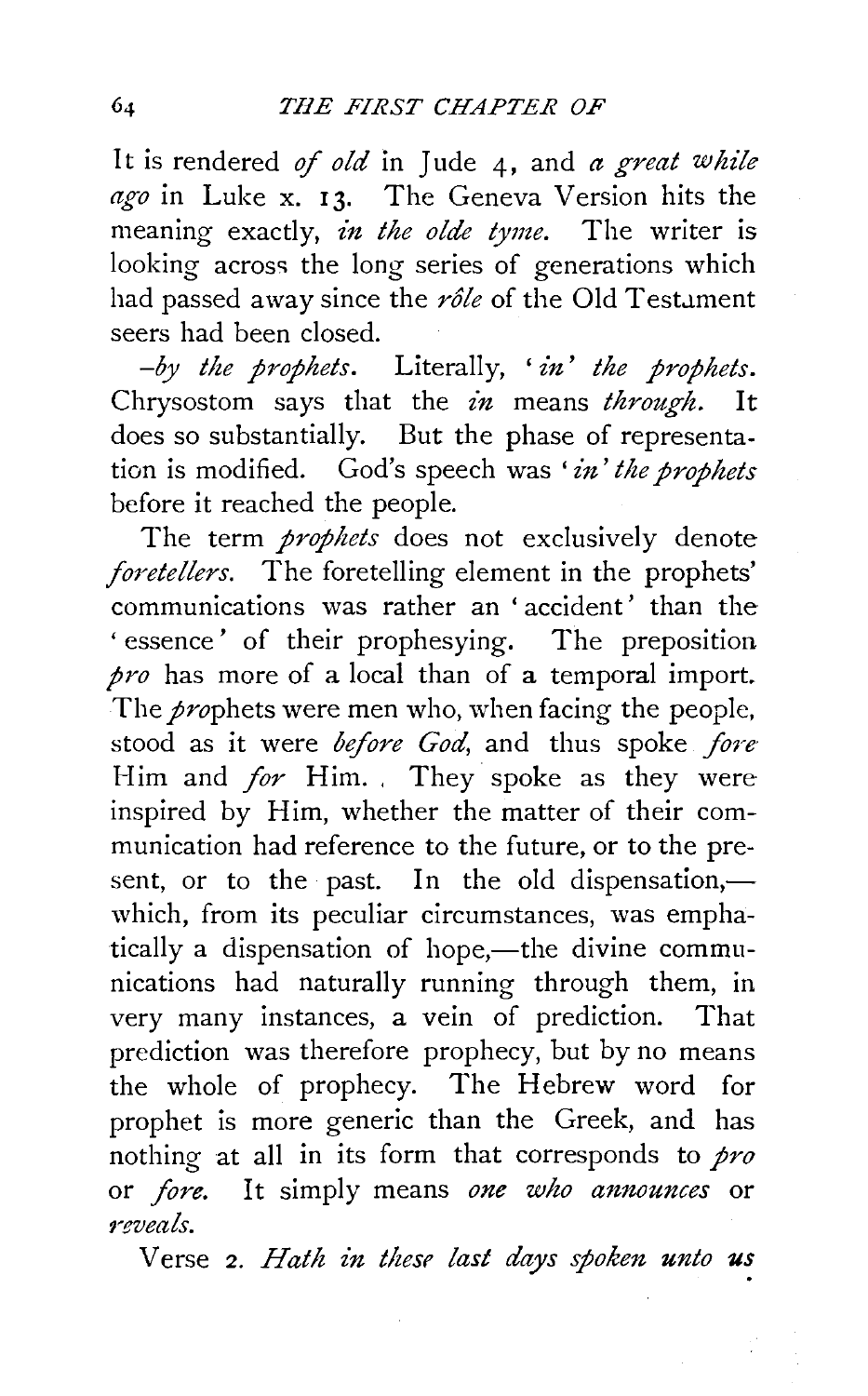*. by his Son.* These words should have been left at the conclusion of the first verse. Rebert Stephens, however, tore them off, and made of them the commencement of the second verse. Unhappily. And hence his illustrious son Henry, in his two editions of 1576 and 1587, relegates them to the first verse. So does Beza in all his editions with the exception of the first, that of 1556. The 'Received Text,' as given by the Elzevirs, followed in the wake of Beza. So did our British Mill (or rather Mills); as also Wetstein. So do Lachmann and Tischendorf, but not Griesbach.

*-hath spoken,* or, more literally, *spoke.* The verb is in the aorist tense. The act of God is represented as simply and indeterminately in the past. Its influence or effect on the present is not brought into view. God *did* speak.

*.-:.in these last days.* A considerable expanse of time is referred to, demonstratively. Note the *these.* But the entire expression, as it lay before our Translators in 1611 and earlier, had been tinkered by the hand of some prosaic transcriber or annotator, who was startled by the form in which it stood, as it had come down from the apostolic age. The expression stood originally thus, *at the end of these days*  $($ <sup>επ</sup>' εσχάτου τῶν ήμερῶν τούτων). Such is the reading of *all* the uncial manuscripts, as also of *all* the critical editors from Bengel downward. It was the reading, too, of Robert Stephens in his first 'O Mirificam' edition, though in that only. The expression stretches the reference of the phrase *these days* far beyond what is suggested by the reading *these last days;* A Jong expanse of time vot.  $\mathbf{I}$ .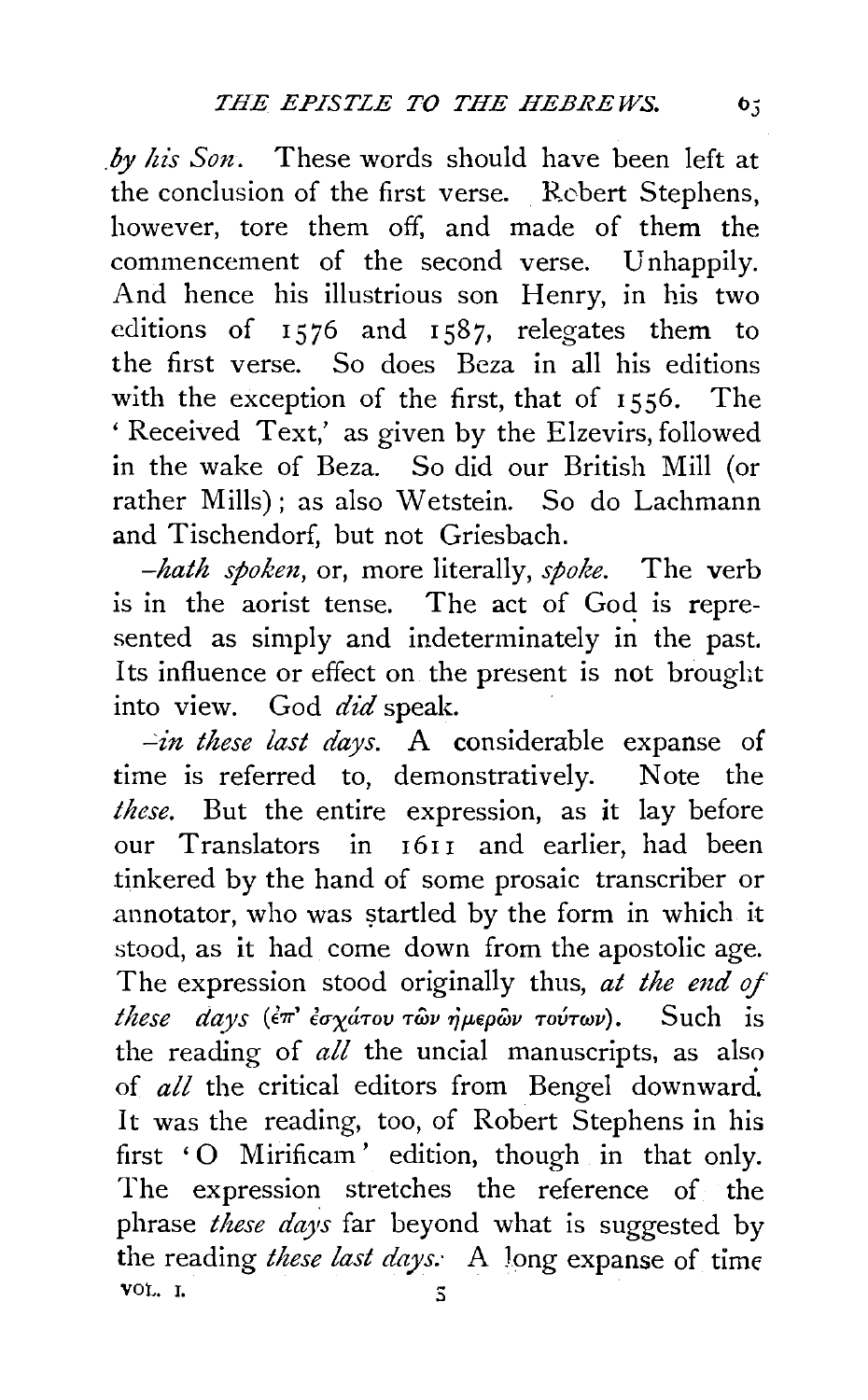is referred to, coming down to the period when the inspired penman was engaged with his Epistle, and still running on in advance. It had been a cycle of multitudes of generations,—a cycle sweeping on through the world ever since sin had become rampant. It was 'the evil age,' for the termination of which there was constant sighing-and-crying on the part of the holy. The Jewish Rabbis were accustomed to divide time into *the age that now is* and the age that is to come. When the inspired writer says *these days*, he refers to *the age that now is.* And when he particularises *'the end' of these days,*  as the time when *God spoke by his Son*, he intimates that the significant event had occurred not long ago in the great cycle. There is an antithesis between the expression *spoke in the prophets long ago,* 2.nd the expression *spoke .in the Son at the latter part of these days.* Perhaps there is more than this simple antithesis. Perhaps the writer intended to suggest that the beginning of the end had already come to pass.

*-spoke* ' *unto us.'* There is an antithesis here to the expression *spoke to the fathers*. The writer, as a Hebrew, realized that Jesus, in his personal ministry, spoke to the Hebrews. Not indeed *for*  them alone, but with few exceptions *to* them. Hence the 'us.' But was it true that God spoke, in Jesus, to the writer himself and to the Hebrews to whom he was writing? Not certainly to all of them, for in chapter ii.  $3$ , it is said of the great salvation, "which at the first began to be spoken by the Lord, *and was confirmed 'unto us' by them that heard.'*  But in the passage before us the writer merges him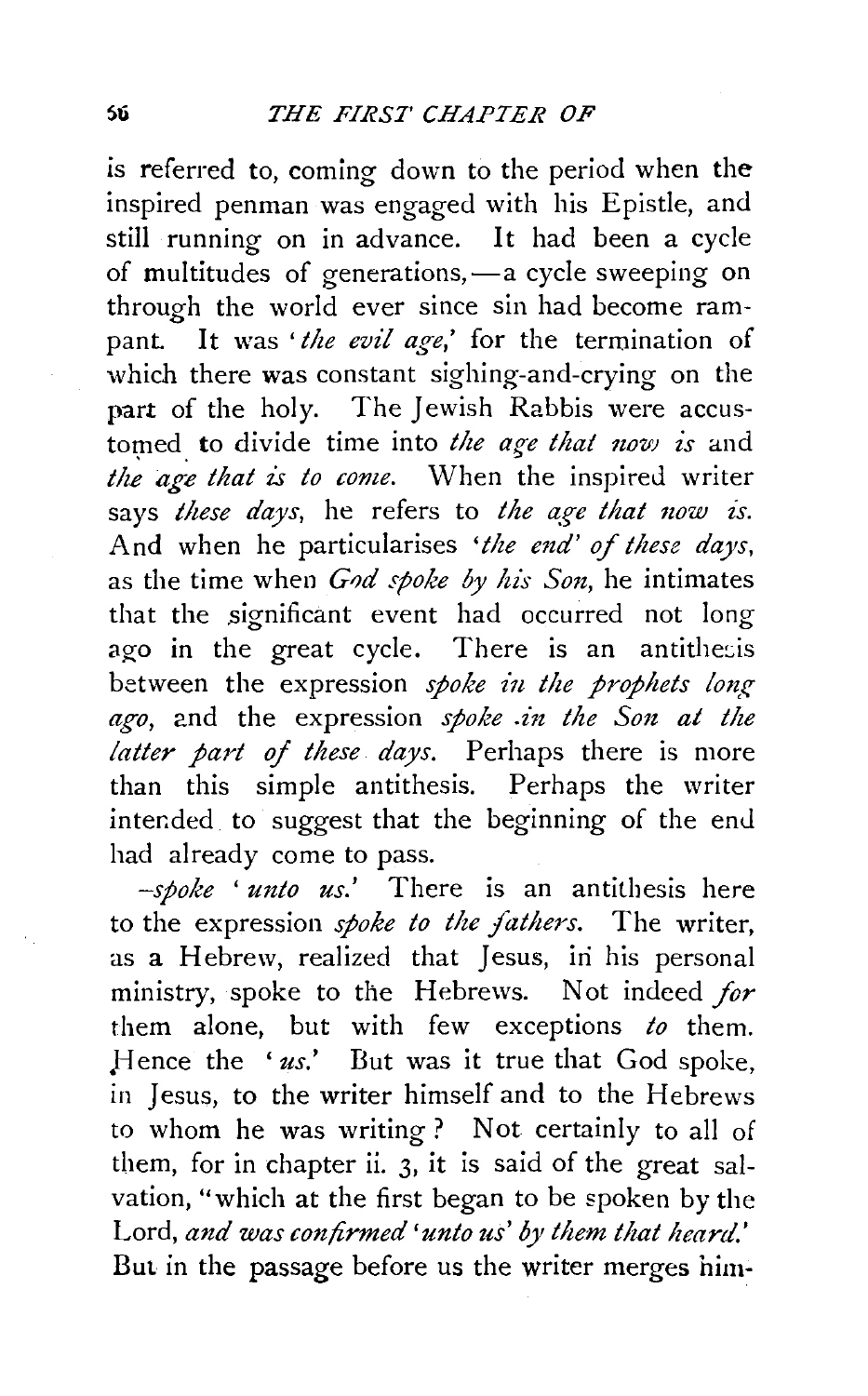self, and those to whom he was writing, in the multitude of his countrymen who were, more or less determinately, the contemporaries of our Lord.

 $-by$  *his Son*. The pronoun, as is indicated by the italic type in our Bibles, has been supplied. There is not even the article in the original. And hence Wakefield translates 'by a son,' and Rotherham ' in a Son.' Unhappily however; for there is no indefinite article in the original. And yet we could not possibly, in our English idiom, say *in Son*. The area that is covered by the Greek article is by no means coextensive with the area which is covered by the English. And hence we should here either render the phrase, *in 'the' Son,* or use the pronouu,  $in$   $'$ *his' Son*. It is better to adopt the article. The idea is, *in Him who is emphatically Son*. The word was of itself so demonstratively conspicuous, that, in the Greek idiom, it could dispense with the demonstrative article. Others, it is true, besides Jesus, are *sons of God.* The poverty of human language could not, in the currency of common usage, afford to surrender the term to be the exclusive designation of the Only-begotten One. But, nevertheless, he is Son pre-eminently. He is partaker, not only in a moral point of view, but also physically, or metaphysically, of the Father's nature. He is "true God." And thus, in relation to the universe, he is the one Prince Royal. 'By' or 'in' this Son *God spoke in the end of these days.* There is an intentional antithesis to the expression *'in' the prophets.* God's speech was indeed 'in' the prophets; but yet more emphatically 'in' the Son. God's words were 'in' both. But as neither Son nor pro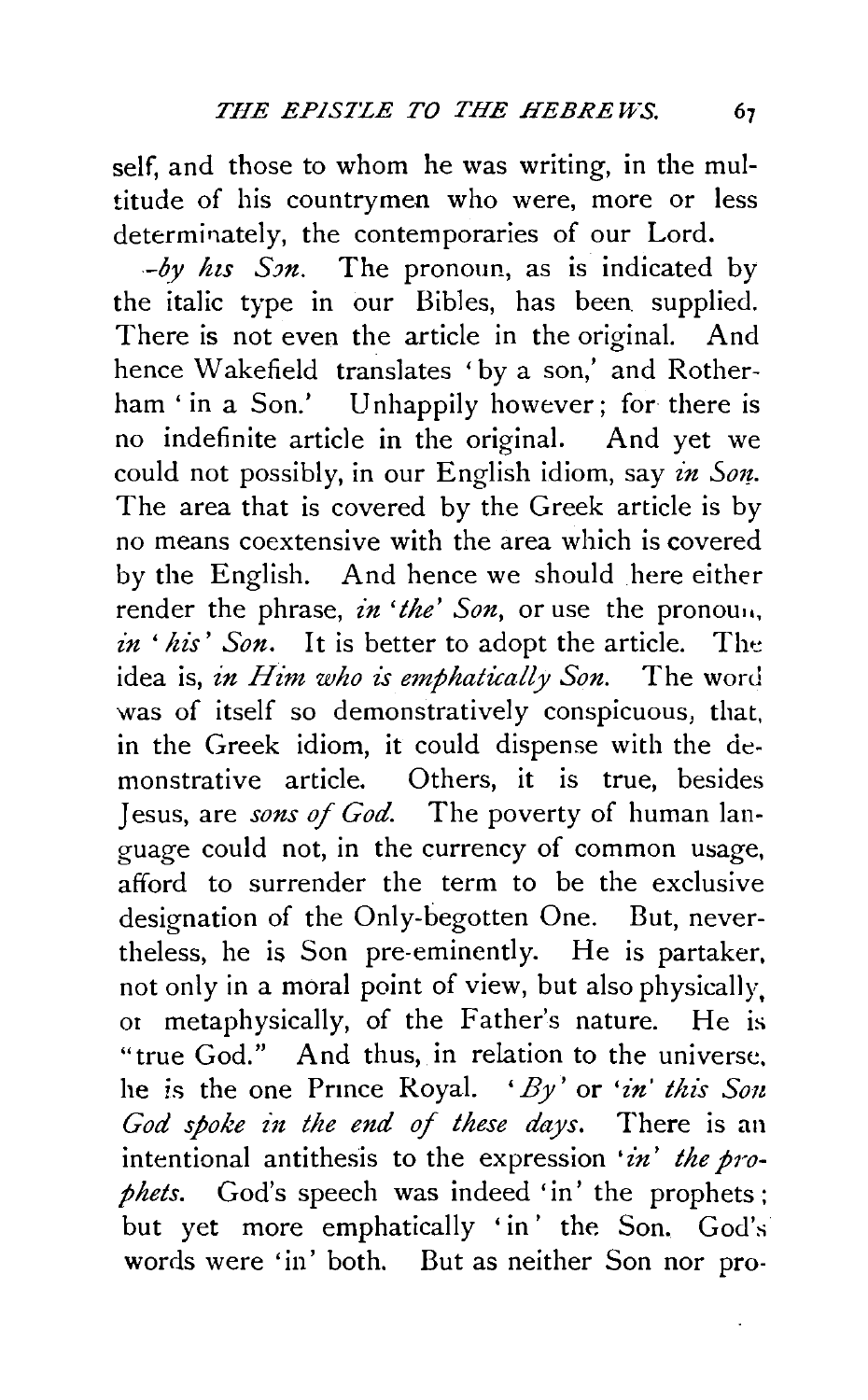phets were mere mechanical sounding- boards or echoes, but receivers, reproducers, and interpreters, the outcome of words was very different in the two cases. In the prophets' utterances there were but exceedingly partial gleams, glances, aspects, and scattered fragments of revelation. In the Son there was unparalleled fulness, and consequent unity. God's word was in Him. More than that, He was Himself, in his very essence, *the Word of God.*  All that He was, as well as all that He said and did, was Representation and Revelation of the mind and heart of the Father.

*-whom he appointed* or *constituted heir* ef *all things. Heir* and *Lord.* See Gal. iv. r. The expression *all things* is to be understood in its greatest amplitude,-all things in heaven, and all things on earth (see Matt. xxviii.  $18$ ),—the universe of things. Of this universe the Son is constituted *Heir* and *Lord.*  Not simply *Lord*, but *Heir and therefore Lord.* His Lordship is, so to speak, the natural result of his Sonship. But the Sonship referred to is not the eternal, immanent, essential relationship that differentiates the divine personality of the Saviour from the divine personality of the Father. There must .doubtless be such differentiation. But as the heir ship here spoken of was-as the Greek Fathers particularly noticed-'appointed' or 'constituted,' so doubtless was the Sonship, in which the heirship was involved. It would seem that the Sonship referred to is that spoken of in Luke i. 35, "therefore also that holy thing which shall be born of thee shall be called the Son of God." It was a Sonship that *began*, but that nevertheless postulates the possession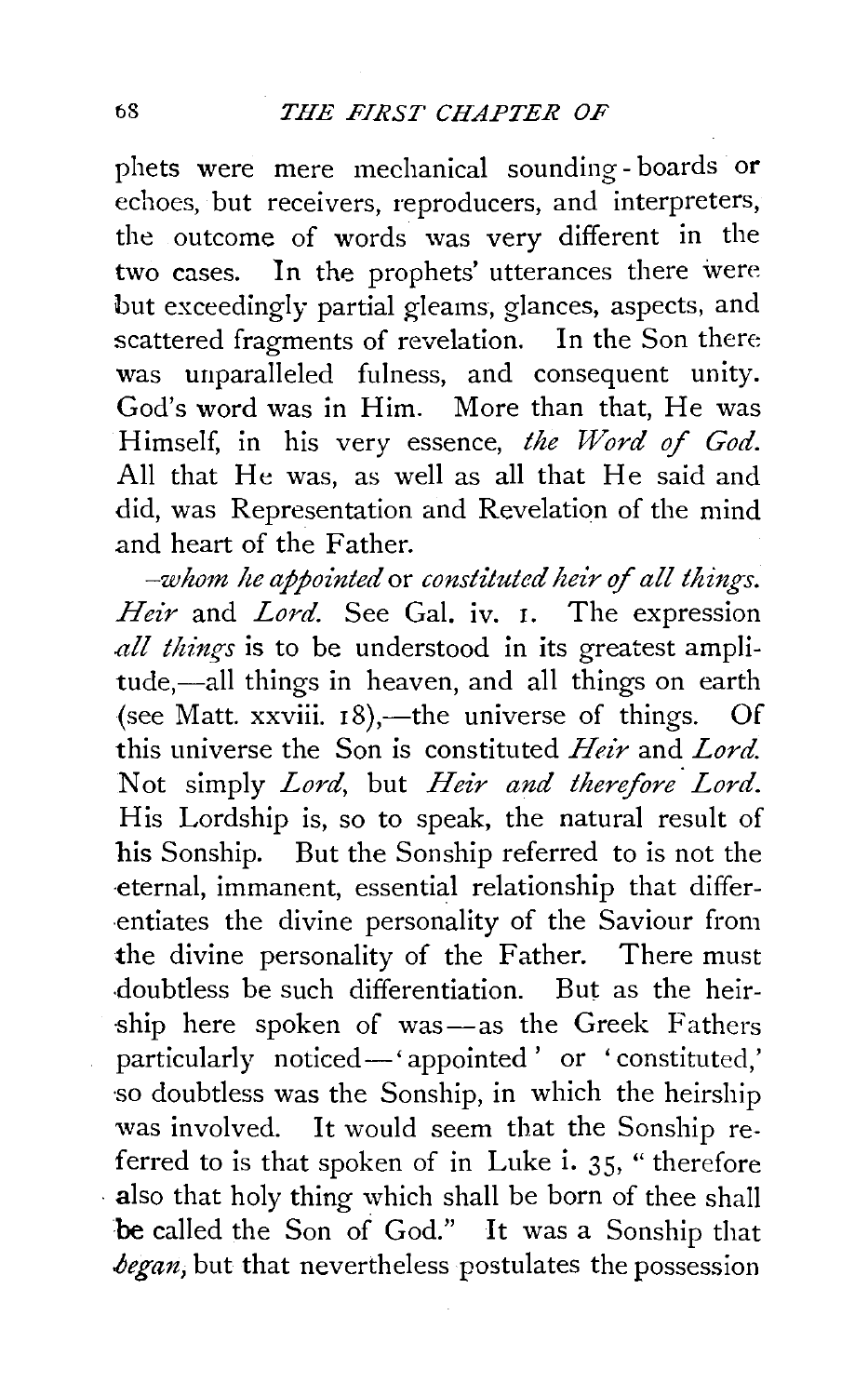of a nature that was *before all beginniizg.* It is the same Sonship, we conceive, that is spoken of in the seventh verse of the second  $P_{salm}$  + Thou art rriy Son, *this day have I begotten thee."* The 'day' referred .to is not naturally interpreted as the 'to-day' of eternity. It seems to be the day of the incarnation. (See Acts xiii. 33, where 'again' must be cancelled : *comp.* ver. 34.) The inheritance of the universe was granted by the Father to the incarnate Son, as a reward of " the travail of his soul." It was a glorious heritage, exalting our stricken, smitten, wounded, bruised, but risen Lord " far above all principality, and power, and might, and dominion, and every name that is named, not only in this world, but also in that which is to come" (Eph. i. 21). Unlike some other inheritances, in which the intervenience of the proprietor's death is needed in order to give scope for the heir's full control and complete enjoyment, the inheritance of the universe can be controlled, and enjoyed to the full by the Son, although the Father live and reign for ever. Death is not essential to inheritance. It is but an accident attaching to some inheritances.

*-by whom also he made the w.Jrlds.* Or, according to the collocation of the words that is supported by the most ancient manuscripts, and accepted by the most modern editors, such as Lachmann, Tischendorf, Tregelles, *by whom he also made the worlds.* The Divine Father is represented as having done two things. (1) He constituted the incarnate Son his heir. (2) He *also,* and long before the incarnation, made the worlds by Him.